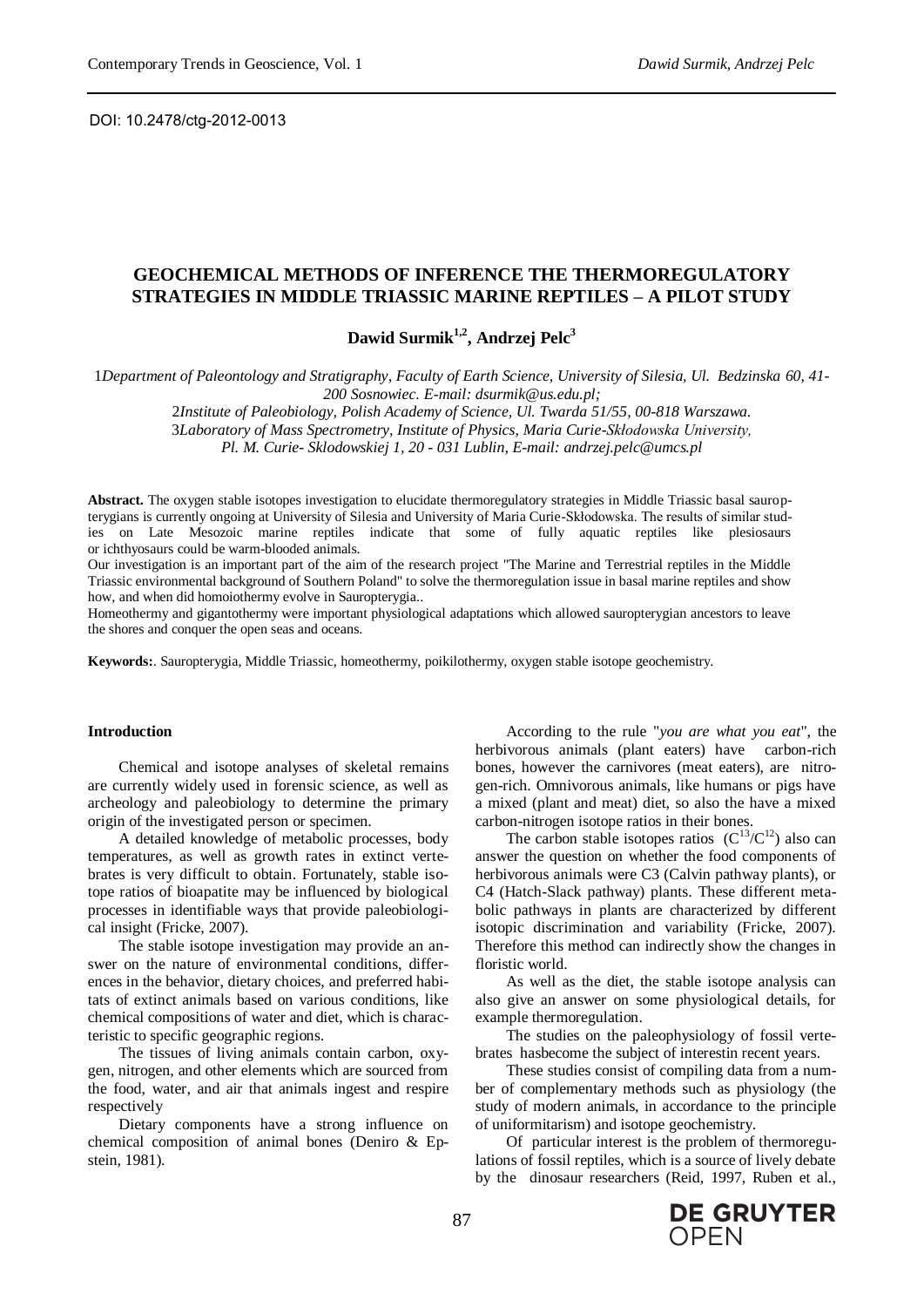1996; Burness et al., 2001; Eagle et. al, 2011). Determination of oxygen stable isotope ratios in tooth enamel have been used to solve the thermal metabolism strategy in the obligatory marine reptiles from Jurassic and Cretaceous (Bernard et al., 2010; Motani, 2010).

The results of these investigations indicate that Late Mesozoic animals like plesiosaurs and ichthyosaurs could be homoethermic (endothermal, warm-blooded). In the latter case, the control sample used for isotope analysis was that of fish teeth, which was intended to assess the possible impact of environmental conditions on the isotope signature (Bernard et al., 2010).

Early marine reptiles, like nothosaurs and placodonts have probably been semi-aquatic in mode of life so a poikilothermic (ectothermal, cold-blooded) metabolism is most likely. However large body sizes may indicate gigantothermy, a situation in which when large ectothermic animals are more easily able to maintain a constant, relatively high body temperature (Eagle et al., 2011).

### **Material and methods**

**Stable isotope fractionation.** Isotopes of elements are differentiated from each other by the number of neutrons in the atomic nucleus and these differences result in a fractionation if heavy and light isotopes during physical, chemical, and biological processes. Differences in the relative abundance of heavy to light isotopes (so called isotope ratio) in various materials can be prominent, particularly when environmental fluctuations or physiological reactions are ongoing (Fricke, 2007).

**Samples.** Bioapatite is a major inorganic component of different skeletal elements, including teeth and bones. Teeth consist of two main kinds of materials: an enamel and dentine. The enamel forms a hard shell around the softer dentine core.

Generally, teeth grow incrementally for a limited period early in the life of an animal, so isotopic ratio is recorded in teeth, especially in enamel shell.

Bone can be remodeled over the entire animal's life, so this is the worst information medium and stable isotope ratios in its bioapatite may reflect conditions prior to death (Fricke, 2007).

The examined samples are teeth (enamel or dentine and enamel) of nothosaurs (several dozen teeth) and placodonts (enamel from five teeth). Due to the necessary sample mass (at least 50mg) in some cases we would use whole tooth specimens. In mentioned cases obtained data will be averaged datasets from enamel and dentine.

The samples came from earliest Anisian – uppermost Ladynian carbonate deposits from Upper Silesia.

Oxygen stable isotopes analyses were performed by Laboratory of Mass Spectrometry at Institute of Physics, Maria Skłodowska-Curie University in Lublin, Poland.

Investigating of oxygen stable isotope ratios was planned as an important aspect of the research project "The Marine and Terrestrial reptiles in the Middle Triassic environmental background on Southern Poland" to solve the thermoregulatory strategies in primitive marine reptiles.

**Experimental.** For the investigation of the oxygen isotopic composition of the tooth phosphate the Stephan (2000) protocol was used. In this procedure the tooth phosphates are converted to silver orthophosphate  $(Ag_3PO_4)$ . For mass spectrometric analysis at least 50mg of the material is needed. At the beginning the material was powdered and then the organic and humic substances were removed from the sample by treatment with NaOCl and NaOH. Residues were then dissolved in the HF solution. After the separation of the insoluble part of the sample, the remaining solution with the phosphate fraction was neutralized with KOH solution. After the solution was neutralizes the buffered amine solution  $(AgNO<sub>3</sub>,$  $NH<sub>4</sub>NO<sub>3</sub>$ ,  $NH<sub>4</sub>OH$  and  $H<sub>2</sub>O$ ) was added. The solution was then gradually warmed up to 70°C. This temperature was held for 3 hours, and then the solution wascooled down slowly to the room temperature. During this process the Ag3PO4 precipitates. The obtained silver orthophosphate was then washed several times with distilled water and dried.

By Having the  $Ag_3PO_4$  we can analyze the oxygen isotope composition of phosphates from the tooth material. The extraction of the oxygen from the  $Ag_3PO_4$  was done using a newly developed graphite reduction method (Pelc & Halas, 2010). Below is a brief description of the oxygen extraction procedure.

At the beginning of the oxygen extraction, both reagents obtained from the tooth  $\text{Ag}_3\text{PO}_4$  and graphite (Sigma Aldrich, Poznań, Poland) were roasted in vacuum at 500 $^{\circ}$ C and 900 $^{\circ}$ C, respectively. Then the Ag<sub>3</sub>PO<sub>4</sub> was mixed thoroughly in agate mortar with graphite in 2:1 ratio. The quantity of about 40 mg of this mixture was loaded into a platinum boat. The boat with the sample was then installed into glass reaction chamber. In the chamber the boat with the sample is resistively heated. The boat temperature is controlled by the voltage of the power supplied to the ends of the boat. To avoid a sample spillage, the reaction chamber was slowly evacuated to attain a pressure below  $10^{-3}$  mbar. Then degassing of the sample was done at 200°C over about 20 min in order to remove any volatile impurities. After degassing the boat temperature was raised gradually to 750°C. At these conditions the reduction reaction of silver orthophosphate with graphite proceeds over about 30 min.

In the reduction reaction the  $CO<sub>2</sub>$  and  $CO$  gases are produced, with efficiency depending on the boat temperature. In as much as  $CO<sub>2</sub>$  gas is more convenient for the mass spectrometric analysis than CO, the CO fraction was converted to  $CO<sub>2</sub>$  by the glow discharge between two Pt electrodes installed in the conversion chamber. The  $CO<sub>2</sub>$  gas produced is cryogenically collected on the inner walls of the conversion chamber immersed in liquid nitrogen. As the CO gas may be trapped in solid  $CO<sub>2</sub>$ , the conversion chamber was heated by a hot gun to sublimate the condensed gases. Then  $CO<sub>2</sub>$  was frozen again, and the released CO was converted to  $CO<sub>2</sub>$ . This procedure was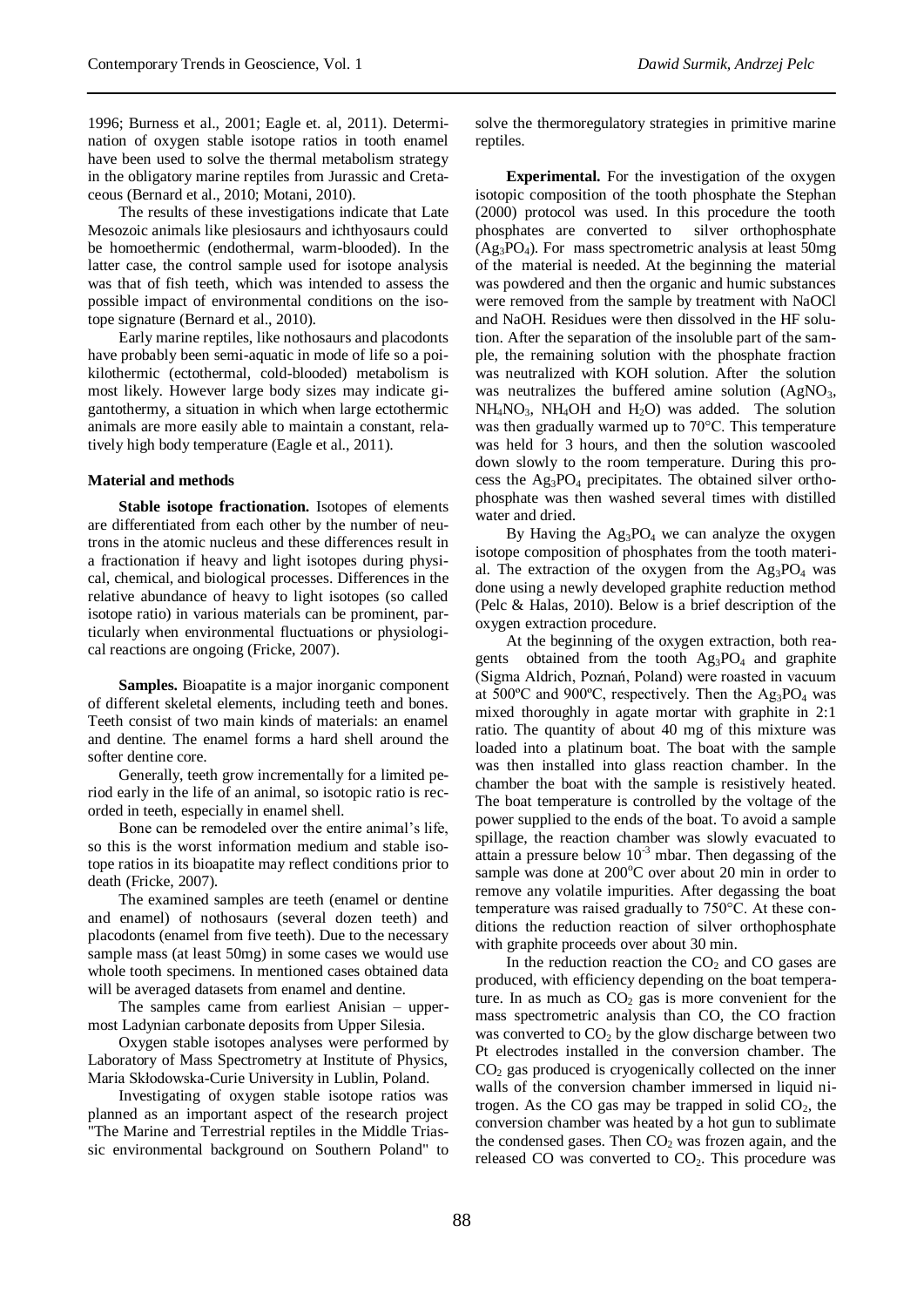repeated twice. The  $CO<sub>2</sub>$  collected was then cryogenically transferred to the sample ampoule.

After the  $CO<sub>2</sub>$  collection the sample ampoule was connected to the inlet system of the isotope ratio mass spectrometer with triple collector for the determination of the oxygen isotope ratio.

Since the oxygen extraction in the graphite reduction of silver orthophosphate is incomplete, the obtained isotope composition has to be corrected by  $+0.7\%$ . This correction was precisely determined by the analysis of standards determined with the fluorination method that assures the complete oxygen extraction from the  $Ag_3PO_4$ (Halas et al., 2011).

## **Discussion**

**Body sizes and thermoregulatory strategies.** It seems that the animals living in near-shore and marginal parts of epicontinental basin should be cold-blooded.

The absence of the hypothalamic body temperaturecontrol mechanism was probably the one of limiting factors of the open seas expansion. The extant marine iguanas (*Amblyrhynchus cristatus*) and monitor lizards (Varanidae) inhabit similar environmental niches, and never gain the open waters.

During the visit in the Museum für Naturkunde in Berlin, Germany, one of us (DS) had opportunities to investigate the bone material from Rüdersdorf and Jena outcrops in Eastern Germany. The biggest part of the material consists of very huge limb bones, indicating that those animals can grow to sizes exceeding 6 meters.

 Is this possible, that cold-blooded animals could grow so large? The biggest monitor lizard, *Varanus komodoensis* is the largest living species of lizard (Burness et al., 2001), and grows to a maximum length of 3.5 meters, a typical size of large nothosaurs.

Gigantothermy, known in late Mesozoic marine reptiles such as mosasaurs and ichthyosaurs as well as extant leatherback turtles, is a phenomenon of maintaining the high body temperature due to the large sizes (Bernard et al., 2010).

Gigantothermy seems to be possible in respect of the largest nothosaurs, pistosaurs, and particularly of the large fully-aquatic ichthyosaurs like *Shastasaurus* or 10 meter *Cymbospondylus*, known *inter alia* from Middle Triassic European Basin.

On the other hand, the aforementioned "Komodo dragon" is also an example of a phenomenon, called "insular gigantism" in which the size of animals isolated on an island, where there are no natural enemies, increases dramatically. In Triassic epicontinental seas nothosaurs also had no enemies, in particular in the marginal parts of seas (Surmik, 2010).

**Environmental settings and control samples.** It is significant, that environmental factors have an influence on isotope fractionation. Some factors like sea bathymetry, climate, original water chemistry (e.g. salinity) and secondary, diagenetic chemical alterations associated

with the thermal maturity of rocks can distort the primary (physiological) isotope signature (Lècuyer, 2004).

Nevertheless, the fossil material from Silesia is characterized by excellent quality: a perfect state of tooth enamel preservation and large abundance of aforementioned material. Additionally, a level 1 result on the conodont Color Alteration Index (the CAI) (Repetski & Narkiewicz, 1996), indicates a lower thermal maturity of fossil material, and an abundance of control samples, for example fish teeth, and conodonts. Conodont phosphates are the best medium for geochemical information, and in Middle Triassic sedimentary rocks they are relatively common fossils.

For comparative purposes we would like to use also teeth of the extant Galapagos marine iguana (*Amblyrhynchus cristatus* Bell 1825), as an ecological proxy of extinct nothosaurs and placodonts. This iguanid lizard lives in similar near-shore environments and has known thermoregulatory strategy.

**Seasonality.** In case of ectothermic animals varying environmental temperatures also could be mirrored by the body temperature. Fish teeth and conodont material reflect the environmental temperatures of sea water.

An intra-tooth sampling of a single fish tooth provides information for only one season in the life of a single individual. Studies of multiple teeth and/or conodonts from more than one individual will more likely provide a representative sample of the environmental conditions experienced by a population of animals (Fricke, 2007).

It is important to characterizing seasonal variations in tooth enamel isotope ratios involves the analysis of many samples of tooth enamel from the same taxon and from the same sedimentary beds, that shows – as far as possible – slight time-averaging and similar bathymetry.

**Physiology of homeothermic thermoregulatory.** In case of human, normal body temperature is approx. 36.6 degree Celsius, because the highest enzyme activity is located just in the range 36-37 degree Celsius.

 Most homeothermic animals have similar body temperature. An estimate of body temperatures in case of Late Mesozoic marine reptiles (Bernard, et al. 2010), rangeing from 35 to 39 degrees Celsius, suggest high metabolic rates required for predation and fast swimming over large distances offshore. In the case of sauropods (gigantothermy), body temperatures "read" from isotope ratios are 37,7-38,2 degree Celsius (Eagle, et al., 2011). When isotopic signatures from tooth material indicate temperatures significantly more than 30 degree Celsius, this implies the result is a result of body temperatures, not environmental impact. Nowadays, the highest water surface temperature exceeds 30 degree Celsius in lowlatitude Persian Gulf in the territory of United Arab Emirates, Bahrain, Qatar and Oman (Delphi & Mosaddad, 2010).

**Complementary data.** Alternatively, the geochemical and structural analyses of fossilized excrements (coprolites) is also planned.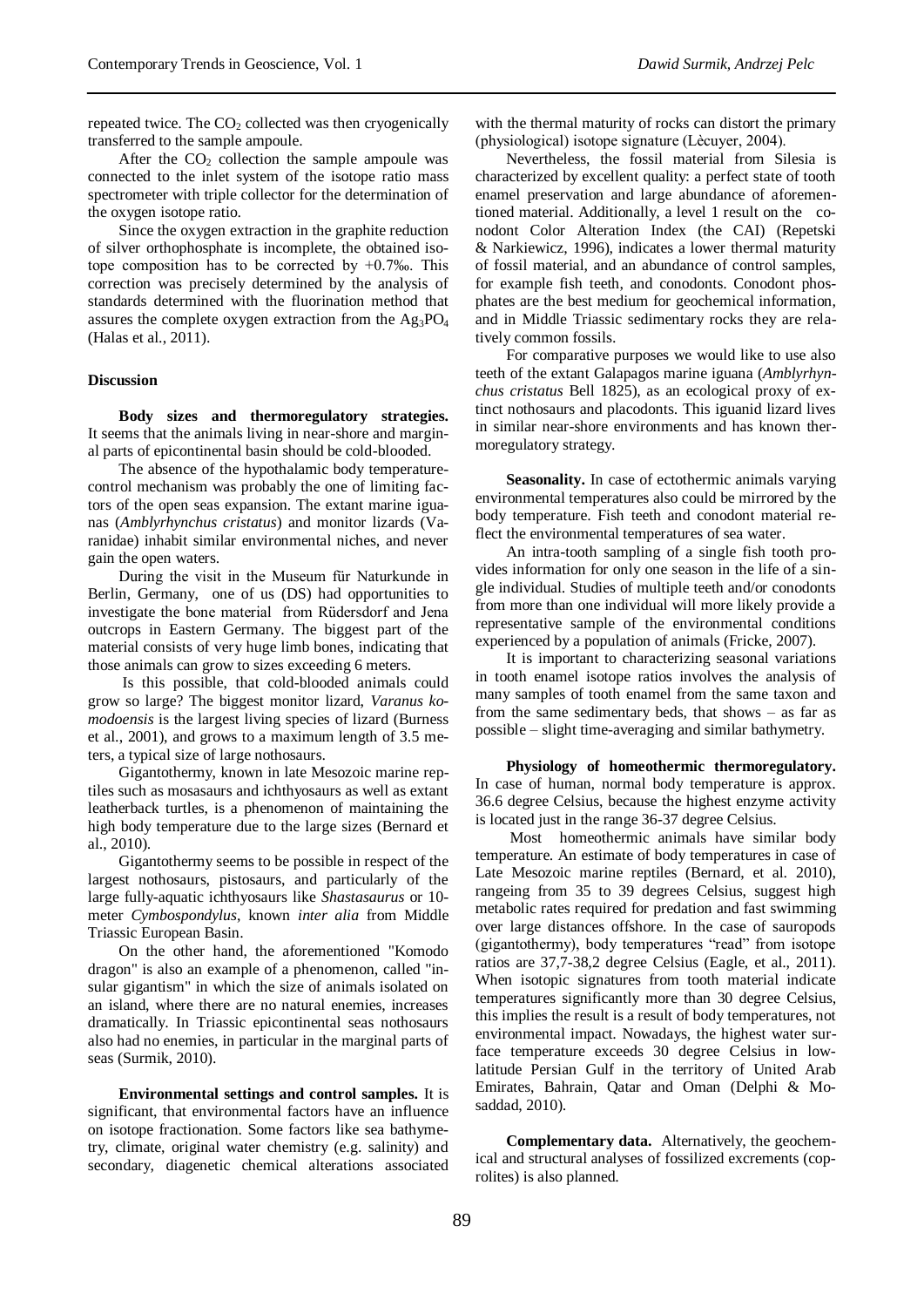The elemental and phase composition of the sample, as well as the degree of food remnants degradation is helpful to understand the metabolic rate and indirectly draw conclusions about the way of thermoregulation.

The microstructural, XRD and EDS analyses will be performed in Faculty of Earth Science, University of Silesia, Sosnowiec, Poland.

### **Conclusions**

Using the modern investigating methods is extremely important to complement the current state of knowledge about biology of Middle Triassic marine reptiles. The early evolution of these reptile groups that flourished in Mesozoic times, including the elucidation of the origin of some particular marine reptile subgroups as well as physiological adaptations to conquest the Mesozoic seas.

Investigating material from the same sauropterygian taxa for a significant period of time (earliest Anisian – uppermost Ladynian) may give an answer on the question about how and when homeothermy evolved in Sauropterygia.

### **Acknowledgments**

An opportunity to investigate the fossil materials deposited in Museum fur Naturkunde in Berlin, Germany has been financed under the SYNTHESYS research project, DE-TAF-1746 "*Taxonomical diversification of the Middle Triassic marine reptiles from European Basin*". The funds to SYNTHESYS are made available through the European Commission.

The teeth of the marine iguana were made available courtesy of Dr. Timothy Bromage, Hard Tissue Research Unit, Department of Biomaterials and Biomimetics, New York University.

This research project is supported by the National Science Centre grant no. DEC-2011/01/N/ST10/06989 "*The Marine and Terrestrial reptiles in the Middle Triassic environmental background on Southern Poland*".

#### **References**

- Bernard A., Lécuyer Ch., Vincent P. et al. (2010) Regulation of body temperature by some Mesozoic marine reptiles. Science 328, s. 1379-1382.
- Burness G, Diamond J, Flannery T. (2001) Dinosaurs, dragons, and dwarfs: The evolution of maximal body size. Proceedings of the National Academy of Science of the United States of America 98 (25): 14518–23.
- Delphi M., Mosaddad S.M. (2010) Formation of Summer Thermocline in the Persian Gulf. International Journal of Environmental Science and Development 1 (5), 429-431.
- Deniro M.J., Epstein S. (1981) Influence of diet on the distribution of nitrogen isotopes in animals. Geochimica et Cosmochimica Acta 45, 341–351
- Eagle R., Tütken T., Martin T., et al. (2011) Dinosaur Body Temperatures Determined from Isotopic (13C-18O) Ordering in Fossil Biominerals. Science 333 (6041), 443- 445.
- Fricke H. (2007) Stable Isotope Geochemistry of Bonebed Fossils: Reconstructing Paleoenvironments, Paleoecology, and Paleobiology. In. Bone beds, Raymond R. Rogers, David A. Eberth and Anthony R. Fiorillo (eds.), The University of Chicago Press, Chicago and London.
- Halas S., Skrzypek G., Meier-Augenstein W., et al. (2011) Inter-laboratory calibration of new silver orthophosphate comparison materials for the stable oxygen isotope analysis of phosphates. Rapid Communications in Mass Spectrometry 25, 579–584.
- Lécuyer Ch. (2004) Oxygen Isotope Analysis of Phosphate. In. Handbook of Stable Isotope Analytical Techniques, Volume-I, P.A. de Groot (eds.), 2004 Elsevier B.V.
- Motani R. (2010) Warm-Blooded "Sea Dragons"? Science 328 (5984), 1361-1362.
- Pelc A., Halas S. (2010) In vacuo reduction of silver orthophosphate with graphite for high-precision oxygen isotope analysis. Rapid Communications in Mass Spectrometry 24, 2827–2830.
- Reid R. (1997) Dinosaurian physiology: the case for "intermediate" dinosaurs. In. J. O. Farlow & M. Brett-Surman, (eds). The complete dinosaur. Indiana University Press, Bloomington, 449-473.
- Repetski J., Narkiewicz M. (1996) Conodont color and surface textural alteration in the Muschelkalk (Triassic) of the Silesian-Cracow Zn-Pb district, Poland. Prace Państwowego Instytutu Geologicznego 54, 113-122.
- Ruben A., Hillenius W., Geist, N., el al. (1996) The Metabolic Status of Some Late Cretaceous Dinosaurs. Science 273 (5279), 1204-1207.
- Stephan E. (2000) Oxygen Isotope Analysis of Animal Bone Phosphate: Method Refinement, Influence of Consolidants, and Reconstruction of Palaeotemperatures for Holocene Sites. Journal of Archaeological Science 27, 523- 535
- Surmik D. (2010) Zróżnicowanie taksonomiczne i wybrane aspekty tafonomii gadów morskich wapienia muszlowego Śląska. Unpublished MSc dissertation. Archiwum Uniwersytetu Śląskiego, Sosnowiec (in Polish).

#### **Abstrakt**

Badania nad paleofizjologią kopalnych kręgowców ostatnimi laty stały się niezwykle modne. Polegają one na kompilacji danych uzyskanych wieloma komplementarnymi metodami z zakresu fizjologii (badania współczesnych form, zgodnie z zasadą aktualizmu) i geochemii izotopowej. Szczególnie interesujące stały się kwestie gospodarki termicznej u gadów kopalnych, które silnie dyskutowane są w kręgach badaczy dinozaurów (Reid, 1997; Ruben i in., 1996).

Badania na izotopach stabilnych tlenu szkliwa zębowego przeprowadzone na obligatoryjnie morskich gadach okresu jurajskiego i kredowego (Bernard i in., 2010; zob. także Motani, 2010) wskazują, że ichtiozaury i plezjozaury późniejszego mezozoiku mogły być zwierzętami stałocieplnymi. Brak obecnie jednoznacznych danych dotyczących gospodarki termicznej bazalnych przedstawicieli gadów morskich z triasu, choć przyjmuje się, że te zamieszkujące nadbrzeżne i marginalne strefy mórz zwierzęta były gadami zmiennocieplnymi (pojkilotermicznymi), podobnie jak współczesny legwan morski, czy też smok z Komodo.

Czy przejście z pojkilo- do homojotermii było jedną z adaptacji umożliwiających mezozoicznym gadom morskim ekspansję na otwarte morza? Na pytanie w jaki sposób ewoluowała homojotermia u gadów morskich spróbuje odpowiedzieć projekt badawczy pt. "Gady morskie i lądowe na tle środowiska